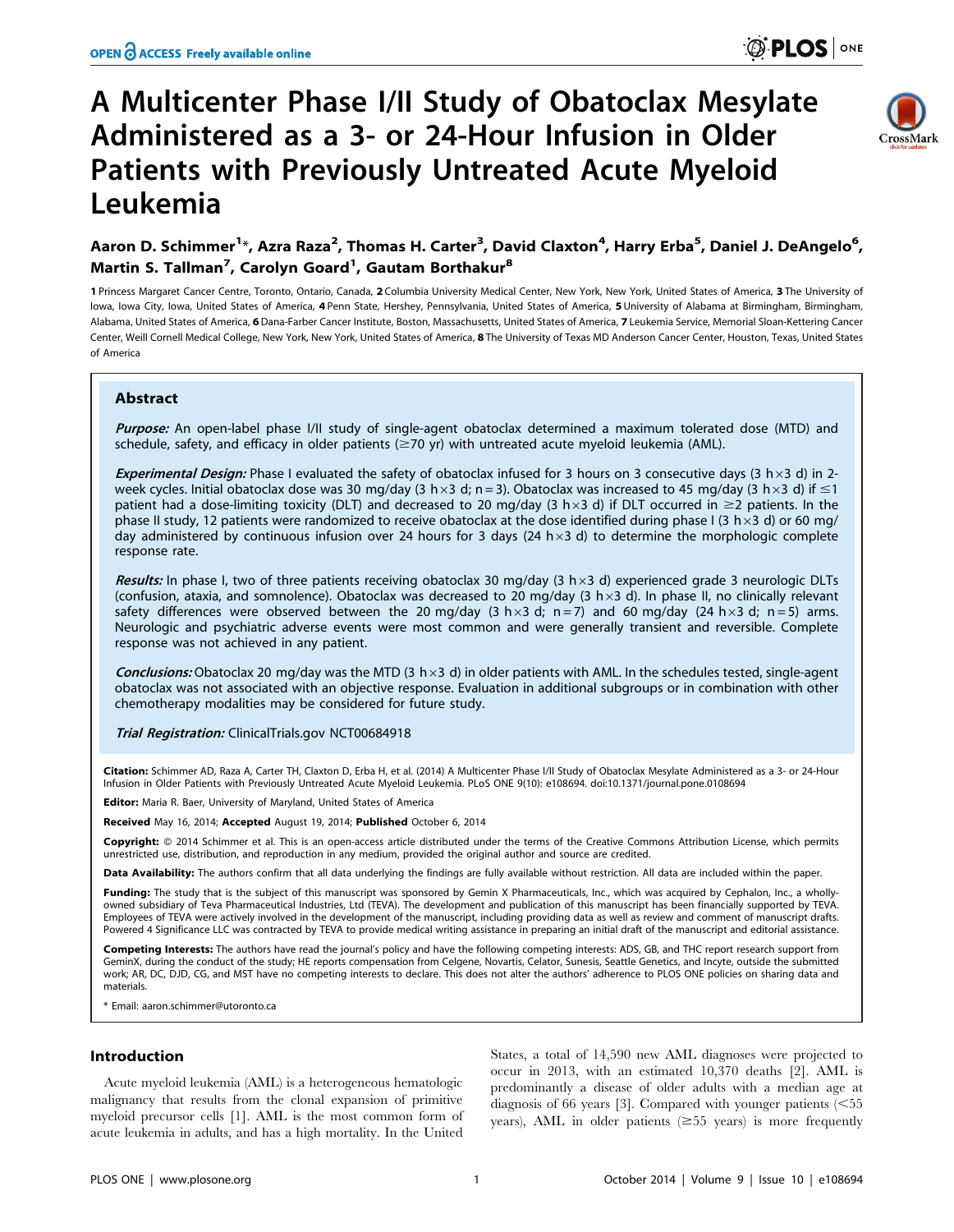

Figure 1. Study design. CR, complete response; DLT, dose-limiting toxicity. doi:10.1371/journal.pone.0108694.g001

associated with a poor prognosis, in part due to decreased response rates and increased toxicity of standard induction chemotherapy. Consequently, there is an unmet need for therapies that provide efficacy and favorable tolerability in older patients with AML.

Development of small-molecule inhibitors specific for antiapoptotic proteins is a novel approach to the treatment of hematologic cancers. Anti-apoptotic B cell-chronic lymphocytic leukemia/lymphoma 2 (Bcl-2) family members (Bcl-2, Bcl-XL, Bcl-w, Bcl-b, A1/Bfl-1, and Mcl-1) are overexpressed in many cancers and inhibit apoptosis by sequestering pro-apoptotic members of the family (BH3-only proteins, and Bax and Bak) [4,5]. Importantly, emerging evidence suggests that anti-apoptotic Mcl-1 is critical for sustained survival and expansion of human AML and plays a role in drug resistance in this disease [6]. Since interactions between anti- and pro-apoptotic family members are mediated by the BH3 domain protein interaction motif [4,5], small molecules that bind to the BH3 binding groove may induce apoptosis by inhibiting sequestration of pro-apoptotic factors [7].

Obatoclax mesylate (obatoclax, also known as GX15-070) is a novel anticancer therapeutic for hematologic malignancies and solid tumors. The compound, which acts as a BH3 mimetic, was developed as a pan-inhibitor of anti-apoptotic members of the Bcl-2 family, including Mcl-1, to trigger cell death [8,9]. Preclinical investigations demonstrated that obatoclax induces apoptosis and reduces proliferation in AML cell lines and primary AML cells, in part by inhibition of Mcl-1 sequestration of Bax [10].

In phase I trials of single-agent obatoclax, antitumor activity was observed in several hematologic malignancies, including AML, myelodysplastic syndrome, and Hodgkin's and non-Hodgkin's lymphoma [11–14]. Although there were a limited number of objective responses in these early clinical studies, hematologic improvement was observed in a larger proportion of treated patients. One striking clinical response occurred in a 70-year-old woman with previously untreated AML who achieved a complete response (CR) after receiving 20 mg/m<sup>2</sup> obatoclax as a 24-hour infusion [14]. Her CR was maintained over 8 months and suggested that a subset of treatment-naive patients with AML might benefit from obatoclax therapy.

Continuous infusion of obatoclax 60 mg/day for 3 days  $(24 h \times 3 d)$  in 2-week cycles has previously been evaluated in phase II trials in patients with myelofibrosis or Hodgkin's lymphoma [13,15]. An accelerated 3-hour infusion, 3-day  $(3 h \times 3 d)$  regimen has not yet been evaluated in a 2-week cycle in patients with hematologic malignancies, nor have these regimens been formally compared. The objectives of this multicenter phase I/II study were to expand on previous experiences with obatoclax and to evaluate the dose and schedule of single-agent obatoclax for safety and efficacy in older patients with previously untreated AML.

## Patients and Methods

## Study Design

An open-label, multicenter, phase I/II study was conducted. The protocol for this trial and supporting CONSORT checklist are available as supporting information; see Checklist S1 and Protocol S1. The phase I portion of the study consisted of a nonrandomized safety evaluation, followed by a randomized phase II evaluation of different treatment schedules (Figure 1). The phase I safety evaluation assessed obatoclax as a 3-hour infusion over 3 consecutive days  $(3 h \times 3 d)$ . Because the optimal schedule for obatoclax treatment was unknown, the phase II evaluation utilized a randomized open-label design to assess 3-hour or 24 hour infusion schedules, over 3 consecutive days  $(3 h \times 3 d)$  or 24 h $\times$ 3 d). The selected dose for the 24-hour infusion was the previously defined maximum tolerated dose (MTD) of 60 mg/day [16].

## Ethics Statement

The study was conducted in accordance with the October 2000 version of the Declaration of Helsinki, as well as Good Clinical Practice and International Conference on Harmonisation guidelines. An accredited institutional review board approved this study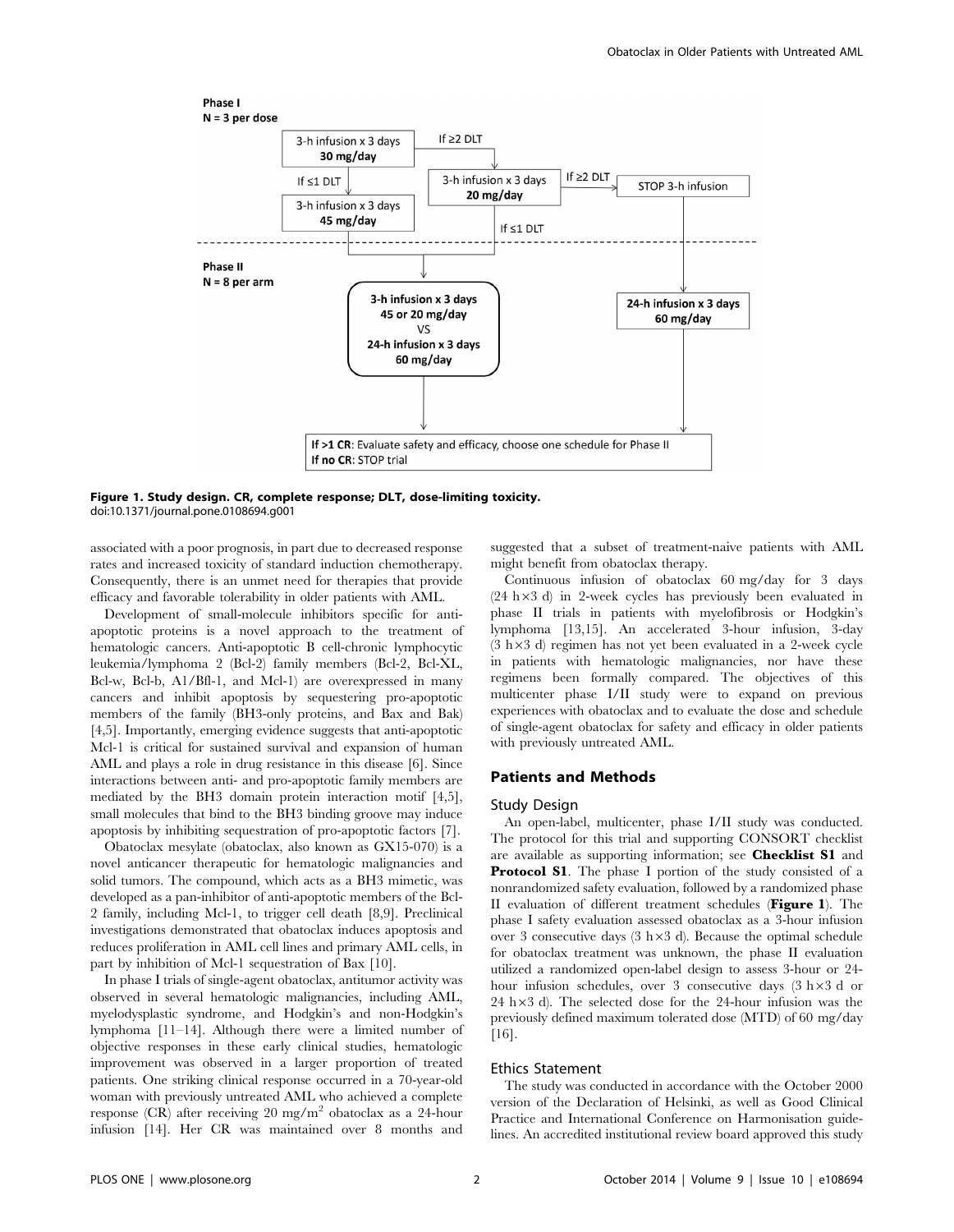prior to its initiation and all patients provided informed written consent. This study was registered at clinicaltrials.gov (NCT00684918).

### Patient Eligibility

Patients at least 70 years of age with histologically confirmed AML were eligible to participate. In the phase I portion of the study, patients may have received one previous therapy. In the phase II portion of the study, no prior therapy for AML was allowed except for hydroxyurea. Additional eligibility requirements included Eastern Cooperative Oncology Group (ECOG) performance status  $\leq$  and normal hepatic and renal function (total bilirubin  $\leq 2$  mg/dL unless resulting from hemolysis; aspartate transaminase/alanine transaminase  $\leq 2.5 \times$  institutional upper limit of normal; creatinine within normal institutional limits or creatinine clearance  $\geq 50$  mL/min/1.73 m<sup>2</sup> for patients with creatinine levels above institutional normal).

Patients were excluded if they had a history of allergy to components of the formulated product. Comorbidities requiring patient exclusion included a history of seizure disorder or central nervous system leukemia or other symptomatic neurologic illness; uncontrolled systemic infection considered opportunistic, lifethreatening, or clinically significant; symptomatic congestive heart failure; unstable angina pectoris; cardiac arrhythmia; significant pulmonary disease or hypoxia; psychiatric illness/social situation that would limit compliance with study requirements; or infection with human immunodeficiency virus.

#### **Treatments**

Obatoclax mesylate (30 mg) was diluted with 5% dextrose, USP and a final concentration of 11.54% polyethylene glycol 300, 0.46% polysorbate 20 for intravenous (IV) infusion. Treatments were evaluated as depicted in Figure 1. In the phase I portion of the study, the first 3 patients enrolled received obatoclax 30 mg/ day over 3 hours for 3 consecutive days  $(3 \; h \times 3 \; d)$ . Dose-limiting toxicities (DLTs) were defined as grade  $\geq$ 3 infusion-related neurologic adverse events (AEs) and nonhematologic AEs not responsive to symptom-directed therapy. If (during cycle 1)  $\leq$  1 of the 3 patients experienced a DLT, subsequent enrolled patients would receive 45 mg/day for 3 consecutive days  $(3 \text{ h} \times 3 \text{ d})$ . If, however,  $\geq 2$  of 3 patients experienced a DLT, an additional group of 3 patients would be enrolled and would receive 20 mg/ day over 3 hours for 3 consecutive days (3 h $\times$ 3 d). If  $\leq$ 1 of 3 patients experienced a DLT at 20 mg/day, this dose would be utilized for the 3 h $\times$ 3 d phase II study. If  $\geq$  2 of the 3 patients experienced a DLT at 20 mg/day, the 3 h $\times$ 3 d schedule would be halted, and the phase II study would use only the  $24 h \times 3 d$ schedule for obatoclax administration, which has previously been shown to be well tolerated and produced a CR in a patient with AML [14].

In the phase II portion of the study, patients were randomized (1:1) into two arms. One arm received obatoclax at the dose identified from phase I at 3 h $\times$ 3 d; the other arm received 60 mg/ day  $(24 \text{ h} \times 3 \text{ d})$ . In both phases, obatoclax was administered in two 2-week cycles as induction therapy. Any patient achieving a CR could receive four additional treatment cycles as consolidation therapy every 2 weeks for a total of six cycles of obatoclax treatment. Patients who did not achieve CR after two cycles of obatoclax were to be removed from study.

Prophylaxis with H-1 and H-2 blockers was recommended prior to each cycle, given the known prevalence of acute hypersensitivity reactions associated with obatoclax exposure [14]. Full supportive care was offered to treat acute nausea, vomiting, or DLTs as appropriate, including anti-emetic prophylaxis, blood products,

antibiotics, IV immunoglobulins, and hematopoietic growth factors.

## Endpoints and Assessments

Endpoints. Safety endpoints included number of DLTs, treatment-emergent AEs, including serious AEs, and clinical laboratory values. AEs were recorded according to the National Cancer Institute Common Terminology Criteria for Adverse Events, version 3.0 [17].

Clinical response was assessed using standard criteria [18]. The primary efficacy endpoint was rate of morphologic CR, or cytogenetic CR in patients with abnormal cytogenetics at baseline. Morphologic CR was defined as neutrophils  $>1000/\mu L$ , platelets  $>100,000/\mu L$ , and bone marrow blasts  $< 5\%$ . Cytogenetic CR was defined as neutrophils  $>1000/\mu L$ , platelets  $>100,000/\mu L$ , bone marrow blasts  $\leq 5\%$ , and normal cytogenetics. Additional efficacy endpoints included molecular CR, partial remission (PR), and morphologic leukemia-free state, and change in bone marrow blasts from baseline to post-induction therapy (day 28).

Schedule of assessments. AEs were recorded from baseline screening to 28 days after the last obatoclax dose. Complete blood counts (absolute neutrophil count, lymphocytes, monocytes, eosinophils, and basophils) were obtained on day 1 of each cycle, every 2–3 days for the first week of cycle 1, and on day 8 of each cycle. Physical and neurologic examinations, including vital signs, body weight, ECOG performance status, and serum chemistries were performed at baseline and on days 1 and 8 of each cycle. Chest radiographs, pulmonary function tests, and urinalysis were conducted at baseline and at the 28-day follow-up visit. An electrocardiogram was obtained at baseline, 30 minutes before the end of infusion on day 3 in cycle 1, and at the 28-day follow-up visit, and repeated as clinically indicated.

Bone marrow aspirates and biopsies were conducted at baseline, on day 28, after obatoclax consolidation therapy, and as clinically indicated. CR was documented by repeat bone marrow examination on day 28 or earlier. Bone marrow cytogenetics were assessed at baseline, repeated on occurrence of CR, and as clinically indicated.

#### Statistical Analysis

Safety was assessed in all patients who received any amount of study drug per National Cancer Institute Common Terminology Criteria for Adverse Events, version 3. Efficacy was assessed in all patients with at least one post-baseline efficacy assessment. All outcomes were summarized descriptively. For categorical variables, summary tabulations of the number and percentage in each parameter were provided. For continuous variables, the mean, median, standard deviation, minimum, and maximum were presented. To determine the rate of morphologic CR, a two-stage design was used, powered to detect a CR rate of  $\geq 15\%$  against a non-interesting rate of 5%, with alpha  $= 0.05$  and a power of 90%. Stage 1 was to enroll 37 patients under this design, and if  $\geq$  3 patients achieved CR at the end of Stage 1, an additional 47 patients would be enrolled.

## Results

## Demographics and Patient Disposition

A total of 19 patients were enrolled in the study from March 2008 to March 2009; one patient did not receive obatoclax treatment. Demographics and disease characteristics were similar across all regimens (Table 1). Overall, the mean age was 81 years (range 72–90 years). The median time from AML diagnosis to study entry was 0.6 months (range 0–37 months). Most (56%)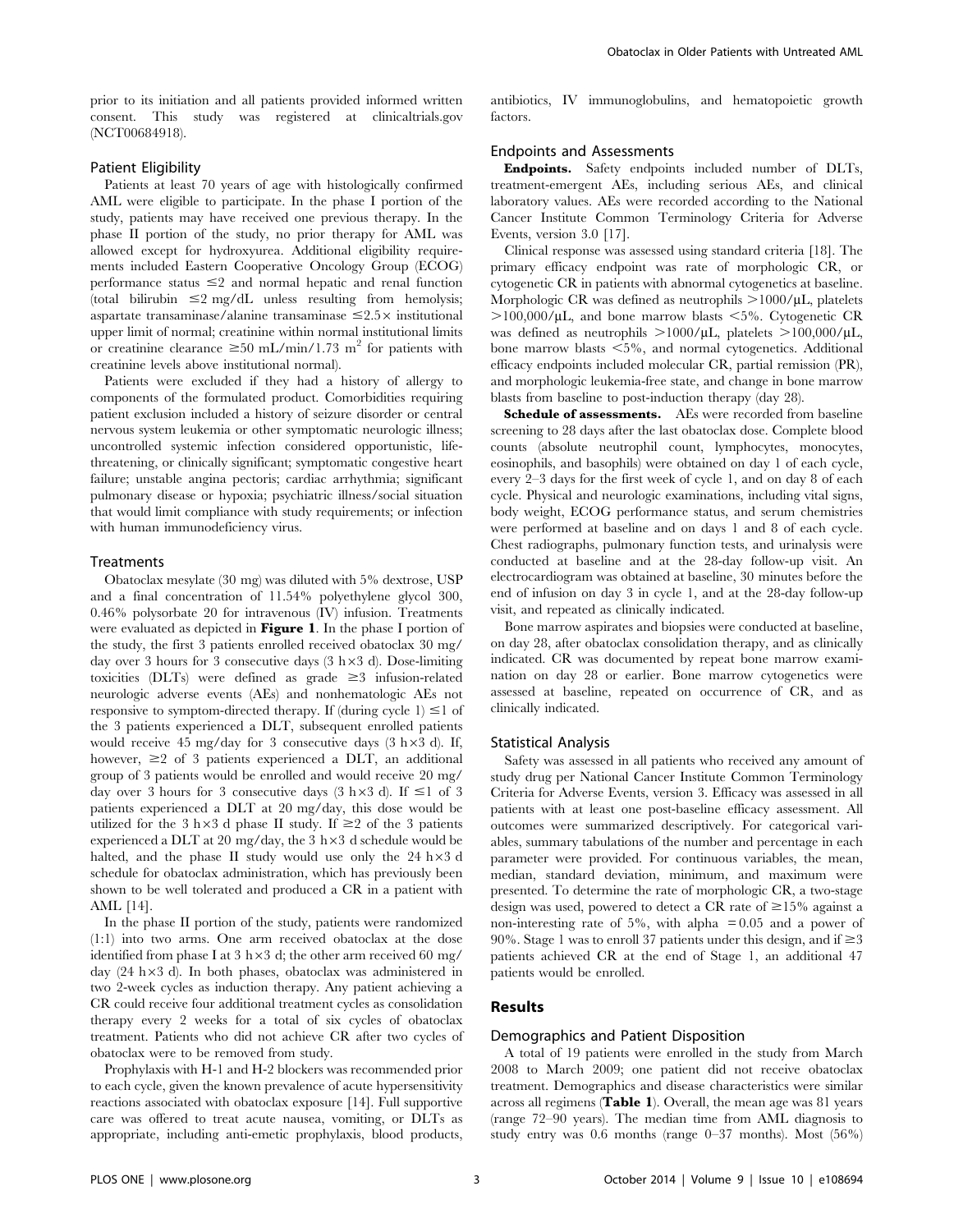**Table 1.** Demographics and baseline characteristics of obatoclax-treated patients ( $N = 18$ ).

|                                                      | Phase I                                 |                                         | <b>Phase II</b>                         |                                          | All $(N = 18)$        |
|------------------------------------------------------|-----------------------------------------|-----------------------------------------|-----------------------------------------|------------------------------------------|-----------------------|
|                                                      | 30 mg/d $(3 h \times 3 d)$<br>$(n = 3)$ | 20 mg/d $(3 h \times 3 d)$<br>$(n = 3)$ | 20 mg/d $(3 h \times 3 d)$<br>$(n = 7)$ | 60 mg/d $(24 h \times 3 d)$<br>$(n = 5)$ |                       |
| Median (range) age, years                            | $83(81-85)$                             | 74 (72-90)                              | 82 (72-89)                              | 80 (76-86)                               | 81.5 (72-90)          |
| Male, n (%)                                          | 1(33)                                   | 1(33)                                   | 3(43)                                   | 3(60)                                    | 8(44)                 |
| ECOG PS, n (%)                                       |                                         |                                         |                                         |                                          |                       |
| $\pmb{0}$                                            | 1(33)                                   | $\mathbf 0$                             | 3(43)                                   | 1(20)                                    | 5(28)                 |
| 1                                                    | 1(33)                                   | 1(33)                                   | 4(57)                                   | 2(40)                                    | 8(44)                 |
| $\overline{2}$                                       | 1(33)                                   | 2(67)                                   | $\mathbf 0$                             | 2(40)                                    | 5(28)                 |
| Median time since AML diagnosis,<br>months (range)   | $1(0.5 - 7.4)$                          | $1.2(1-16.7)$                           | $0.45$ (-0.2-0.6)                       | $0.2(0-37.2)$                            | $0.6$ (-0.2-37.2)     |
| AML classification, n (%)                            |                                         |                                         |                                         |                                          |                       |
| M1                                                   | 1(33)                                   | 0                                       | 3(43)                                   | 0                                        | 4(22)                 |
| M <sub>2</sub>                                       | 2(67)                                   | 1(33)                                   | 3(43)                                   | 4(80)                                    | 10(56)                |
| M <sub>3</sub>                                       | 0                                       | $1(33)*$                                | 0                                       | 0                                        | 1(6)                  |
| M4                                                   | $\pmb{0}$                               | 1(33)                                   | $\mathbf 0$                             | 1(20)                                    | 2(11)                 |
| Missing                                              | $\pmb{0}$                               | 0                                       | 1(14)                                   | 0                                        | 1(6)                  |
| Cytogenetics, n (%)                                  |                                         |                                         |                                         |                                          |                       |
| Abnormal                                             | 1(33)                                   | 3(100)                                  | 3(43)                                   | 3(60)                                    | 10 (56)               |
| Normal                                               | 1(33)                                   | $\mathbf 0$                             | 2(29)                                   | 2(40)                                    | 5(28)                 |
| Missing                                              | 1(33)                                   | 0                                       | 2(29)                                   | 0                                        | 3(17)                 |
| Median leukocyte count (range), $10^3/\mu L$         | $1.3(0.5-1.4)$                          | 29.2 (19.3-64.3)                        | $4.3(1.1 - 7.3)$                        | $2.8(1.1-27.2)$                          | $4.25(0.5-64.3)$      |
| Median platelet count (range), 10 <sup>3</sup> /µL   | $23(8-154)$                             | 126 (69-227)                            | 63 (19-518)                             | 63 (19-259)                              | 66 (8-518)            |
| Median hemoglobin (range), g/L                       | 86 (86-102)                             | 105 (99-110)                            | 101 (86-117)                            | 93 (90-100)                              | 97.5 (86-117)         |
| Median neutrophil count (range), 10 <sup>3</sup> /µL | $0.2 (0.2 - 0.2)^a$                     | 1.95 $(0.6-3.3)^{b}$                    | 0.39 $(0.1-2.6)^c$                      | 6.98 $(0.5-13.5)^d$                      | $0.55$ $(0.1-13.5)^e$ |

\*Classified as acute promyelocytic leukemia.

<sup>a</sup> Evaluated in 1 patient.

**b**Evaluated in 2 patients.

c Evaluated in 5 patients.

d Evaluated in 2 patients.

e Evaluated in 10 patients.

AML, acute myeloid leukemia; ECOG PS, Eastern Cooperative Oncology Group performance status.

doi:10.1371/journal.pone.0108694.t001

patients had a French-American-British classification of M2; the distribution of AML classification was similar for all regimens. Approximately 56% of patients had an abnormal karyotype; further details of the cytogenetic abnormalities were not available, thus precluding classification of cytogenetics into risk groups.

Patient disposition is shown in Figure 2. The most common reasons for withdrawal from the study were failure to achieve CR following induction therapy (eight patients, 42%), adverse events (including DLT; four patients, 21%), and disease progression (three patients, 16%). Two patients were granted waivers for laboratory abnormalities (hyperuricemia) at baseline.

The number of treatment cycles administered in the phase I/II studies is shown in Table 2. Overall, the median number of cycles administered was two (range 1–11). In both the phase I and II studies, a total of 15 patients (83%) were treated for at least two cycles. Four patients also received additional treatment cycles as consolidation therapy as they experienced disease stabilization or decreased blast counts in the marrow, although these continued cycles were considered protocol deviations. Of these four patients, one patient received a total of eight cycles of therapy, two patients received a total of four cycles, and one patient received a total of 11 cycles.

## Safety

In the phase I safety study, two of three patients treated with  $30 \text{ mg/day}$  (3 h $\times$ 3 d) experienced grade 3 neurologic events that led to discontinuation of treatment and were classified as DLTs (Table 3). The first patient experienced grade 3 somnolence (day 1) and grade 3 confusion. This patient also experienced dizziness, mood alteration, and speech disorder during infusion (all grade  $\leq$ 3; Table 4). The second patient experienced grade 3 ataxia and grade 1 confusion, euphoria, and somnolence on day 1 of cycle 1. In both patients, neurologic DLTs were assessed as definitely related to study drug and resolved within 24 hours. The third patient in this group also experienced euphoria and ataxia (grade  $\leq$ 3) and discontinued due to leukemic infiltrate. One serious AE (grade 3 neutropenic fever) was reported for this regimen, but was judged to be unrelated to study drug (Table 3).

Per protocol, the obatoclax dose in the  $3 h \times 3 d$  regimen was decreased to 20 mg/day in a subsequent cohort of three patients. No additional DLTs were observed in this group and only one grade 3 serious AE (pneumonia) was reported and was considered unrelated to study drug. In addition, one patient experienced grade 2 cytokine release syndrome, which was also considered a serious AE (Table 3). Therefore, the 20 mg/day  $(3 \text{ h} \times 3 \text{ d})$ regimen was chosen for the randomized phase II portion of the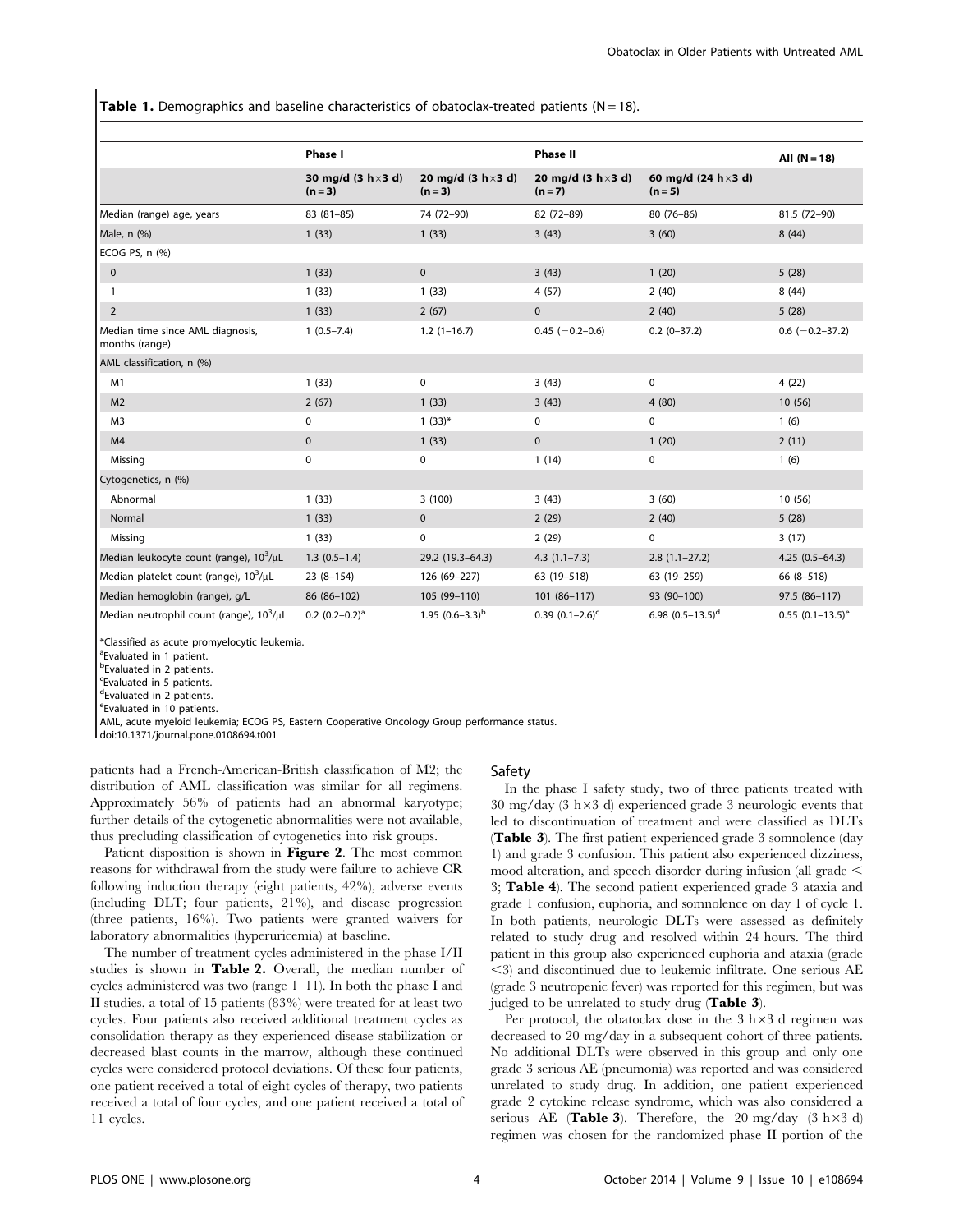

Figure 2. Patient disposition. AE, adverse event; CR, complete response. doi:10.1371/journal.pone.0108694.g002

study for comparison with obatoclax 60 mg/day (24 h $\times$ 3 d), as previously defined in a small study of 18 patients [16].

In the phase II study, most patients receiving either obatoclax 20 mg/day (3 h $\times$ 3 d) or 60 mg/day (24 h $\times$ 3 d) experienced mild to moderate (grade  $\leq$ 3), transient, neurologic AEs such as euphoria, somnolence, ataxia, dizziness, and confusion (Table 4). AEs of grade  $\geq$ 3 that were reported in more than one patient included febrile neutropenia  $(n=3)$ , dizziness  $(n=2)$ , atrial fibrillation ( $n = 2$ ), and acute myocardial infarction ( $n = 2$ ). The events of dizziness, atrial fibrillation, and acute myocardial infarction were considered to be at least possibly related to obatoclax. Acute myocardial infarction resulted in treatment discontinuation in one patient.

Combining both the phase I and II components of the study, all 18 (100%) patients who received obatoclax experienced at least 1 AE, the most common of which were neurologic  $(n = 14; 77.8\%)$ or psychiatric  $(n = 16; 88.9\%)$ ; most were transient and mild, and resolved without sequelae. Ten patients experienced serious AEs; details are provided in Table 3. Evidence for trends between severity of AEs (grade  $\geq$ 3) and dose or schedule was not observed (Table 4). AEs (any grade) with the highest reported incidence included euphoria (67%), somnolence (44%), and ataxia (39%).

**Table 2.** Study drug exposure in patients treated with obatoclax  $(N = 18)$ .

|                                 | Phase I           |                 | <b>Phase II</b>                   |                                      | All $(N = 18)$ |
|---------------------------------|-------------------|-----------------|-----------------------------------|--------------------------------------|----------------|
|                                 | 30 mg/d $(n = 3)$ | 20 mg/d $(n=3)$ | 3-h infusion (20 mg/d)<br>$(n=7)$ | 24-h infusion (60 mg/d)<br>$(n = 5)$ |                |
| Median number of cycles (range) | $2(1-2)$          | $4(4-8)$        | $2(2-11)$                         | $2(1-2)$                             | $2(1-11)$      |
| Total cycles, n (%)             |                   |                 |                                   |                                      |                |
|                                 | 3(100)            | 3(100)          | 7(100)                            | 5(100)                               | 18 (100)       |
| $\overline{2}$                  | 2(67)             | 3(100)          | 7(100)                            | 3(60)                                | 15(83)         |
| 3                               | $\mathbf 0$       | 3(100)          | 1(14)                             | $\mathbf 0$                          | 4(22)          |
| 4                               | $\mathbf{0}$      | 3(100)          | 1(14)                             | $\mathbf{0}$                         | 4(22)          |
| 5                               | $\mathbf 0$       | 1(33)           | 1(14)                             | $\mathbf 0$                          | 2(11)          |
| 6                               | $\mathbf{0}$      | 1(33)           | 1(14)                             | $\mathbf{0}$                         | 2(11)          |
|                                 | $\Omega$          | 1(33)           | 1(14)                             | $\mathbf{0}$                         | 2(11)          |
| 8                               | $\Omega$          | 1(33)           | 1(14)                             | $\Omega$                             | 2(11)          |
| >9                              | $\mathbf 0$       | $\mathbf 0$     | 1(14)                             | 0                                    | 1(6)           |

doi:10.1371/journal.pone.0108694.t002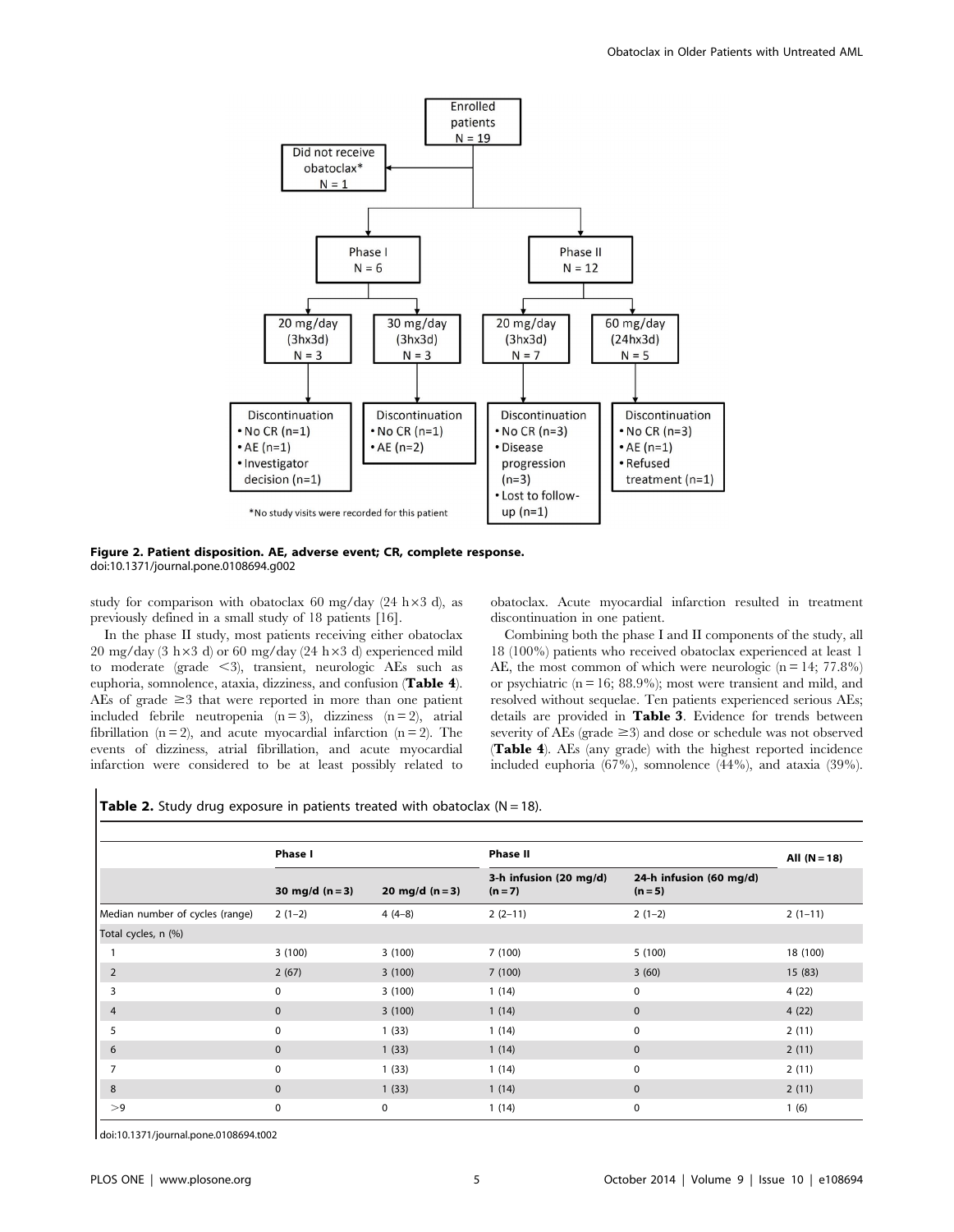Table 3. Summary of dose-limiting toxicities and serious adverse events.

|                                         | <b>Phase I</b>                                               |                   | <b>Phase II</b>                   |                                      |
|-----------------------------------------|--------------------------------------------------------------|-------------------|-----------------------------------|--------------------------------------|
|                                         | 30 mg/d $(n = 3)$                                            | 20 mg/d $(n = 3)$ | 3-h infusion (20 mg/d)<br>$(n=7)$ | 24-h infusion (60 mg/d)<br>$(n = 5)$ |
| Dose-limiting toxicity                  | Grade 3 somnolence/confusion<br>$(1)$ ; grade 3 ataxia $(1)$ | $\mathbf 0$       | 0                                 | $\mathbf 0$                          |
| Serious TEAE, n (grade,<br>attribution) |                                                              |                   |                                   |                                      |
| Febrile neutropenia                     | 1 (gr 3, NR)                                                 |                   | 1 (gr 3, NR)                      |                                      |
| Atrial fibrillation                     |                                                              |                   | 2 (gr 3, NR; gr 3, NR)            |                                      |
| Acute myocardial infarction             |                                                              |                   | 1 (gr 3, NR)                      | 1 (gr 4, PS)                         |
| Cough                                   |                                                              |                   | 2 (gr 1, NR; gr 2, PS)            |                                      |
| Catheter site infection                 |                                                              |                   | 1 (gr 3, NR)                      | 1 (gr 3, NR)                         |
| Cytokine release syndrome               |                                                              | 1 (gr 2, PR)      |                                   |                                      |
| Pneumonia                               |                                                              | 1 (gr 3, NR)      | 1 (gr 3, NR)                      |                                      |
| Acute sinusitis                         |                                                              |                   | 1 (gr 1, NR)                      |                                      |
| Dyspnea                                 |                                                              |                   | 1 (gr 2, NR)                      |                                      |
| Fatigue                                 |                                                              |                   |                                   | 1 (gr 5, NR)                         |
| <b>Dizziness</b>                        |                                                              |                   |                                   | 1 (gr 3, PR)                         |

AE, adverse event; DLT, dose-limiting toxicity (DLTs were defined as grade ≥3 infusion-related neurologic AEs and nonhematologic AEs not responsive to symptomdirected therapy); PR, probably related; PS, possibly related; NR, not related; TEAE, treatment-emergent adverse event. doi:10.1371/journal.pone.0108694.t003

Somnolence was the most commonly reported grade  $\geq$  3 AE (17%). The most common grade  $\geq$ 3 toxicities based on laboratory data were leukocytosis and thrombocytopenia (each  $n = 9$ ). No clinically meaningful differences were observed across regimens for laboratory reports of grade  $\geq$  3 hematologic findings.

Two patients died during the study for reasons unrelated to obatoclax administration. One patient on the 60 mg/day  $(24 h \times 3 d)$  regimen died on day 23 of the study from progressive disease. The second patient, receiving 20 mg/day  $(3 \text{ h}\times3 \text{ d})$ , died on day 41; the cause of death is unknown. An additional six patients died more than 30 days after the last obatoclax dose. Causes of death in these patients were progressive disease  $(n = 2)$ , sepsis  $(n = 1)$ , and unknown  $(n = 3)$ .

#### Efficacy

CR was not achieved with obatoclax induction. However, three patients on the 20 mg/day (3 h $\times$ 3 d) regimen demonstrated a 7% to 17% decrease in bone marrow blast percentage between the baseline assessment and the end of cycle 2 (Table 5). It is noteworthy that two of these patients with decreased marrow blasts also demonstrated an increase of 33% to 57% in neutrophil count. Of these three patients, one patient in phase I receiving obatoclax 20 mg/day  $(3 h \times 3 d$  arm) had a decrease in marrow blasts from 27% to 10% with increased neutrophils from  $9344\times10^{3}/\mu$ L to  $14,700\times10^{3}/\mu$ L. This patient received eight cycles of study treatment and withdrew from the study on the advice of the investigator. One additional patient in the phase II portion of the study had increased neutrophil (pre-treatment:  $230 \times 10^3 / \mu L$ ; end of cycle 2:  $2500 \times 10^3 / \mu L$ ) and platelet counts (pre-treatment:  $73\times10^3/\mu$ L; end of cycle 2:  $250\times10^3/\mu$ L) without a significant change in the marrow blasts. This patient remained stable and received 11 cycles of obatoclax.

#### **Discussion**

The results of the current study demonstrate that the safety profile of obatoclax administered for 3 consecutive days (every 2 weeks) by 3-hour or 24-hour infusion was generally mild and similar to previous reports [11–14]. AEs were typically transient, neurologic, or psychiatric findings that resolved without sequelae. Based on the safety profile, 20 mg/day was determined to be the MTD of obatoclax when administered over 3 hours/day for 3 consecutive days in older AML patients. Two patients treated with the 30 mg/day (3 h $\times$ 3 d) regimen experienced DLTs consisting of grade 3 confusion, somnolence, or ataxia, which led to premature discontinuation and selection of the 20 mg/day dose for further evaluation. In the phase II comparison of obatoclax 20 mg/day  $(3 h \times 3 d)$  to the previously evaluated 60 mg/day  $(24 h \times 3 d)$ regimen, both dosing schedules demonstrated similar safety profiles.

The mechanism(s) underlying the development of neurologic or psychiatric symptoms is uncertain. However, it is plausible that these symptoms represent an on-target effect, since Bcl-2 promotes neuron survival and Bcl-XL plays a role in synaptic plasticity [19,20]. Alternatively, the neurologic and psychiatric effects of obatoclax may reflect binding to targets other than Bcl-2 family members.

Based on laboratory data, grade  $\geq$  3 leukocytosis and thrombocytopenia occurred in 50% of patients in this study. These hematologic abnormalities are likely related to underlying disease rather than obatoclax as they were present at baseline. However, it should be noted that inhibition of Bcl-XL by obatoclax may result in thrombocytopenia. Because patients also received platelet transfusions during the study as supportive care, the impact of obatoclax on platelet production may have been obscured.

Six patients experienced cardiac events during this study, four of which were assessed as at least possibly related to the study drug. The causal relationship with ischemic cardiac events, if any, is unclear because patients in this study were older with multiple comorbidities. In other clinical studies evaluating obatoclax, QTc prolongation has been reported by automated electrocardiogram. In a study of patients with relapsed small cell lung cancer, the interval between obatoclax doses was extended to 3 days in a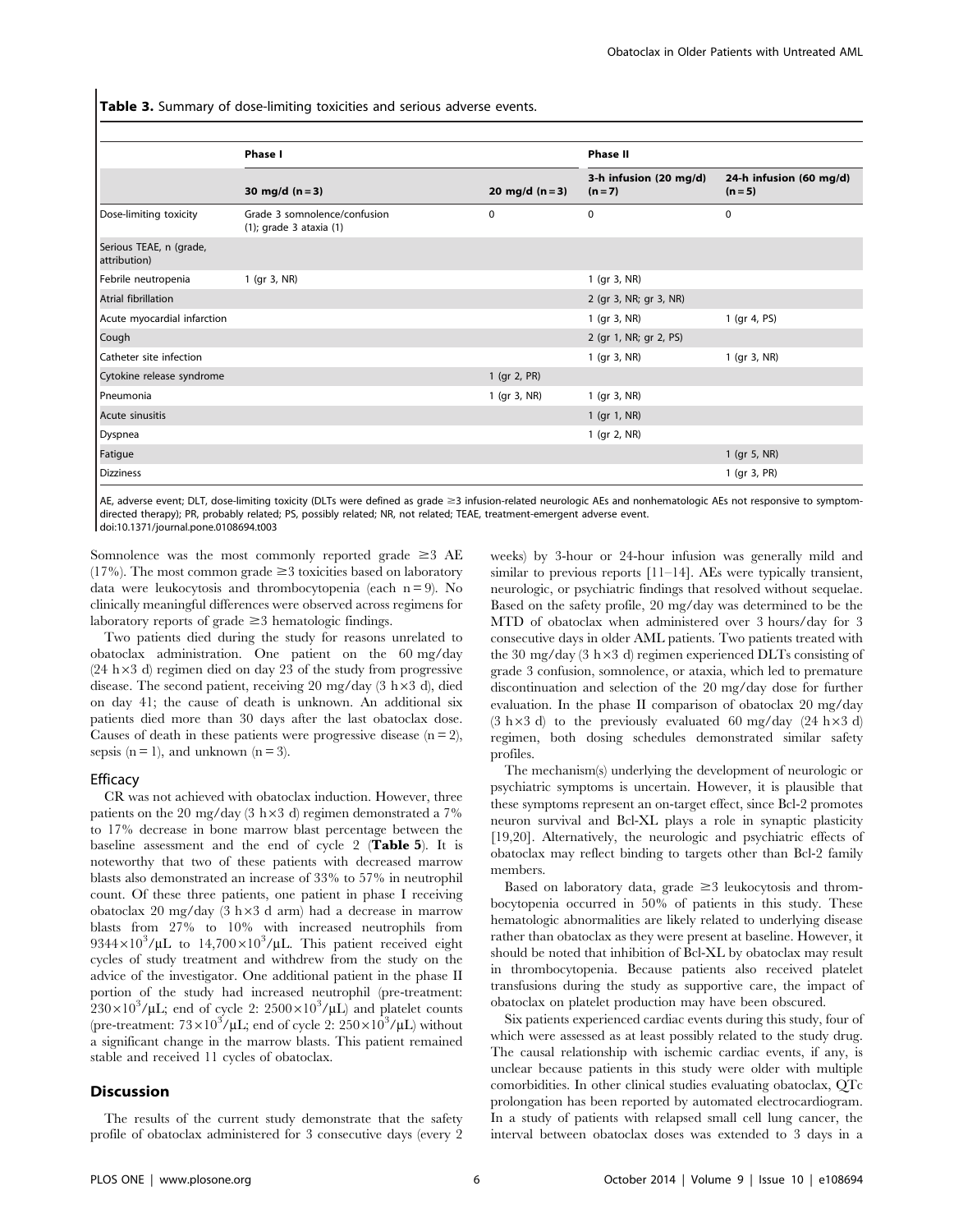| Table 4. Treatment-emergent adverse events occurring in |                          |                |                          | more than one patient.   |                          |                                            |                          |                                             |                                   |                          |
|---------------------------------------------------------|--------------------------|----------------|--------------------------|--------------------------|--------------------------|--------------------------------------------|--------------------------|---------------------------------------------|-----------------------------------|--------------------------|
|                                                         | Phase   20 mg/d (n = 3)  |                | Phase   30 mg/d (n = 3)  |                          |                          | Phase II 3-h infusion (20 mg/d)<br>(n = 7) |                          | Phase II 24-h infusion (60 mg/d)<br>(n = 5) | $All (N = 18)$                    |                          |
| $\mathbf{C}$                                            | All grade                | 2<br>Grade     | grade<br>$\bar{a}$       | 2<br>Grade               | All grade                | 2<br>Grade                                 | All grade                | Grade $\geq$ 3                              | grade<br>$\bar{\bar{\mathbf{x}}}$ | 2<br>Grade               |
| Euphoria                                                | $\sim$                   | $\circ$        | $\sim$                   | $\circ$                  | $\circ$                  | $\overline{\phantom{0}}$                   | $\overline{\phantom{m}}$ | $\circ$                                     | $\overline{\omega}$               | $\overline{\phantom{0}}$ |
| Somnolence                                              | $\circ$                  | $\circ$        | $\sim$                   | $\sim$                   | 4                        | $\overline{ }$                             | $\sim$                   | $\circ$                                     | $\infty$                          | $\,$ $\,$                |
| Ataxia                                                  | $\circ$                  | $\circ$        | $\,$ $\,$                | $\overline{\phantom{m}}$ | $\,$ $\,$                | $\circ$                                    | $\overline{\phantom{m}}$ | $\overline{\phantom{m}}$                    | $\overline{\phantom{a}}$          | $\sim$                   |
| Dizziness                                               |                          | $\circ$        | $\overline{\phantom{0}}$ | $\circ$                  | $\sim$                   | $\overline{\phantom{0}}$                   | $\overline{ }$           | $\overline{\phantom{0}}$                    | $\mathsf{L}\cap$                  | $\sim$                   |
| Confusion                                               | $\circ$                  | $\circ$        | $\sim$                   | $\overline{\phantom{m}}$ | $\overline{\phantom{0}}$ | $\circ$                                    | $\sim$                   | $\circ$                                     | S                                 | $\overline{\phantom{m}}$ |
| Constipation                                            | $\overline{\phantom{0}}$ |                | $\circ$                  |                          | $\overline{ }$           |                                            | $\sim$                   |                                             | 5                                 |                          |
| Fever                                                   | $\circ$                  | $\circ$        | $\circ$                  | $\circ$                  | $\,$ $\,$                | $\overline{\phantom{0}}$                   | $\sim$                   | $\circ$                                     | $\overline{5}$                    | $\overline{\phantom{0}}$ |
| Diarrhea                                                | $\overline{ }$           |                |                          |                          | $\overline{\phantom{0}}$ |                                            | $\overline{\phantom{0}}$ |                                             | 4                                 |                          |
| Peripheral edema                                        | $\circ$                  |                | $\circ$                  |                          | $\sim$                   |                                            | $\sim$                   |                                             | $\overline{4}$                    |                          |
| Febrile neutropenia                                     | $\circ$                  | $\circ$        |                          | $\overline{ }$           | $\mathbf{\sim}$          | $\sim$                                     | $\overline{ }$           | $\overline{ }$                              | 4                                 | 4                        |
| Disorientation                                          | $\sim$                   |                | $\circ$                  |                          | $\overline{\phantom{m}}$ |                                            | $\circ$                  |                                             | $\,$ $\,$                         |                          |
| Cough                                                   | $\circ$                  |                | $\overline{\phantom{0}}$ |                          | $\sim$                   |                                            | $\circ$                  |                                             | $\sim$                            |                          |
| Unsteady gait                                           | $\circ$                  |                | $\overline{\phantom{0}}$ |                          | $\sim$                   |                                            | $\circ$                  |                                             | $\sim$                            |                          |
| Insomnia                                                | $\overline{\phantom{m}}$ |                | $\circ$                  |                          | $\sim$                   |                                            | $\circ$                  |                                             | $\omega$                          |                          |
| Dyspnea                                                 | $\circ$                  |                | $\circ$                  |                          | $\overline{\phantom{m}}$ |                                            | $\sim$                   |                                             | $\sim$                            |                          |
| Hypoxia                                                 | $\circ$                  | $\circ$        | $\circ$                  | $\circ$                  | $\mathrel{\mathsf{m}}$   |                                            | $\circ$                  | $\circ$                                     | $\mathrel{\mathsf{m}}$            |                          |
| Dysarthria                                              | $\overline{\phantom{m}}$ |                | $\circ$                  |                          | $\sim$                   |                                            | $\circ$                  |                                             | $\sim$                            |                          |
| Fatigue                                                 | $\circ$                  | $\circ$        | $\circ$                  | $\circ$                  | $\sim$                   | $\circ$                                    | $\overline{ }$           | $\overline{\phantom{0}}$                    | $\sim$                            | $\overline{ }$           |
| Headache                                                | $\circ$                  |                | $\circ$                  |                          | $\sim$                   |                                            | $\overline{\phantom{m}}$ |                                             | $\mathsf{m}$                      |                          |
| Ecchymosis                                              | $\circ$                  |                | $\circ$                  |                          | $\sim$                   |                                            | $\circ$                  |                                             | $\mathrel{\mathsf{m}}$            |                          |
| Hypotension                                             | $\circ$                  |                | $\circ$                  |                          | $\overline{\phantom{m}}$ |                                            | $\overline{\phantom{m}}$ |                                             | $\sim$                            |                          |
| Tachycardia                                             | $\circ$                  |                | $\circ$                  |                          | $\sim$                   |                                            | $\circ$                  |                                             | $\sim$                            |                          |
| Cardiac murmur                                          | $\circ$                  |                | $\circ$                  |                          | $\sim$                   |                                            | $\circ$                  |                                             | $\sim$                            |                          |
| Atrial fibrillation                                     | $\circ$                  | $\circ$        | $\circ$                  | $\circ$                  | $\sim$                   | $\overline{\mathbf{c}}$                    | $\circ$                  | $\circ$                                     | $\overline{\mathbf{c}}$           | $\sim$                   |
| Pneumonia                                               | $\overline{\phantom{m}}$ | $\overline{a}$ | $\circ$                  | $\circ$                  | $\overline{ }$           | $\overline{\phantom{0}}$                   | $\circ$                  | $\circ$                                     | $\sim$                            | $\sim$                   |
| Loose stool                                             | $\overline{ }$           |                | $\circ$                  |                          |                          |                                            | $\circ$                  |                                             | $\sim$                            |                          |
| Gingival pain                                           | $\circ$                  |                | $\overline{\phantom{m}}$ |                          |                          |                                            | $\circ$                  |                                             | $\sim$                            |                          |
| Cytokine release syndrome                               | $\overline{ }$           |                | $\circ$                  |                          |                          |                                            | $\circ$                  |                                             | $\sim$                            |                          |
| Abnormal breath sounds                                  | $\circ$                  |                | $\circ$                  |                          |                          |                                            |                          |                                             | $\sim$                            |                          |
| Acute MI                                                | $\circ$                  | $\circ$        | $\circ$                  | $\circ$                  |                          |                                            |                          |                                             | $\sim$                            | $\sim$                   |
| Dry mouth                                               | $\circ$                  |                | $\circ$                  |                          |                          |                                            | $\overline{\phantom{0}}$ |                                             | $\sim$                            |                          |
| Crackles (lung)                                         | $\circ$                  |                | $\circ$                  |                          |                          |                                            | $\overline{ }$           |                                             | $\mathbf 2$                       |                          |
| Thrush                                                  | $\circ$                  |                | $\circ$                  |                          | $\sim$                   |                                            | $\circ$                  |                                             | $\sim$                            |                          |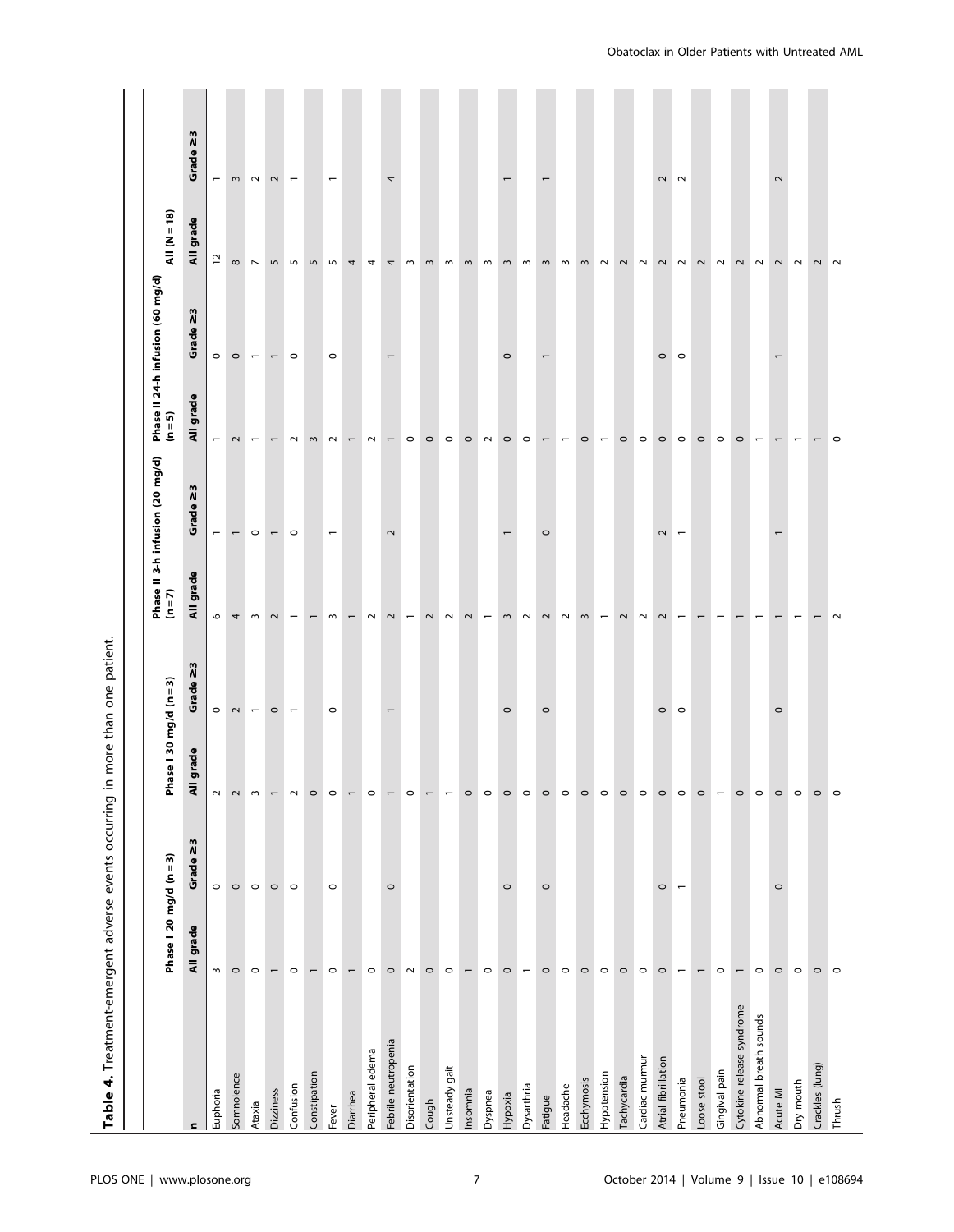|                   | Phase   20 mg/d (n = 3) |          | Phase   30 mg/d (n = 3) |          | $(n = 7)$ | Phase II 3-h infusion (20 mg/d) Phase II 24-h infusion (60 mg/d) | $(n=5)$   |          | All $(N=18)$ |          |
|-------------------|-------------------------|----------|-------------------------|----------|-----------|------------------------------------------------------------------|-----------|----------|--------------|----------|
|                   | All grade               | Grade ≥3 | grade<br>₹              | Grade ≥3 | All grade | Grade 23                                                         | All grade | Grade ≥3 | All grade    | Grade 23 |
| Hypocalcemia      |                         |          |                         |          |           |                                                                  |           |          |              |          |
| Hypokalemia       |                         |          |                         |          |           |                                                                  |           |          |              |          |
| Slurred speech    |                         |          |                         |          |           |                                                                  |           |          |              |          |
| Agitation         |                         |          |                         |          |           |                                                                  |           |          |              |          |
| Muscular weakness |                         |          |                         |          |           |                                                                  |           |          |              |          |
| Anxiety           |                         |          |                         |          |           |                                                                  |           |          |              |          |

| ć                                                                                                                   |
|---------------------------------------------------------------------------------------------------------------------|
|                                                                                                                     |
|                                                                                                                     |
|                                                                                                                     |
| うりょりょうりょう<br>l                                                                                                      |
|                                                                                                                     |
|                                                                                                                     |
| אפונמאסיון האינטיקי הפון הביר בכווני האוויר המוני האוויר בכווני האם האינטיקי בכווני האינטיקי המינטיקי האינטיקי<br>ī |
|                                                                                                                     |
| ;                                                                                                                   |
|                                                                                                                     |
|                                                                                                                     |
| Table 5. Imp.                                                                                                       |
|                                                                                                                     |
| i<br>D<br>D<br>D                                                                                                    |

| Patient                                                                                                      | Treatment (phase) | <b>AML Classification</b> | Blast count, % (aspirate) |                      | Neutrophils, ×10 <sup>3</sup> /uL |             | Platelets, $\times 10^3/\mu$ L |             |
|--------------------------------------------------------------------------------------------------------------|-------------------|---------------------------|---------------------------|----------------------|-----------------------------------|-------------|--------------------------------|-------------|
|                                                                                                              |                   |                           | Base-line                 | End Cycle 2 Baseline |                                   | End Cycle 2 | <b>Baseline</b>                | End Cycle 2 |
| 04.002*                                                                                                      | 20 mg/d (l)       | ⊉<br>M                    |                           |                      | 9344                              | 14,700      | 227                            | 206         |
| 04.003                                                                                                       | 20 mg/d (l)       | SM                        | 27                        | 20                   | 3300                              | 4400        | 126                            | 139         |
| 05.002                                                                                                       | 20 mg/d (II)      |                           | 33                        | 23                   | 390                               | 360         | 49                             | 47          |
| doi:10.1371/journal.pone.0108694.t005<br>Received eight cycles of obatoclax.<br>AML, acute myeloid leukemia. |                   |                           |                           |                      |                                   |             |                                |             |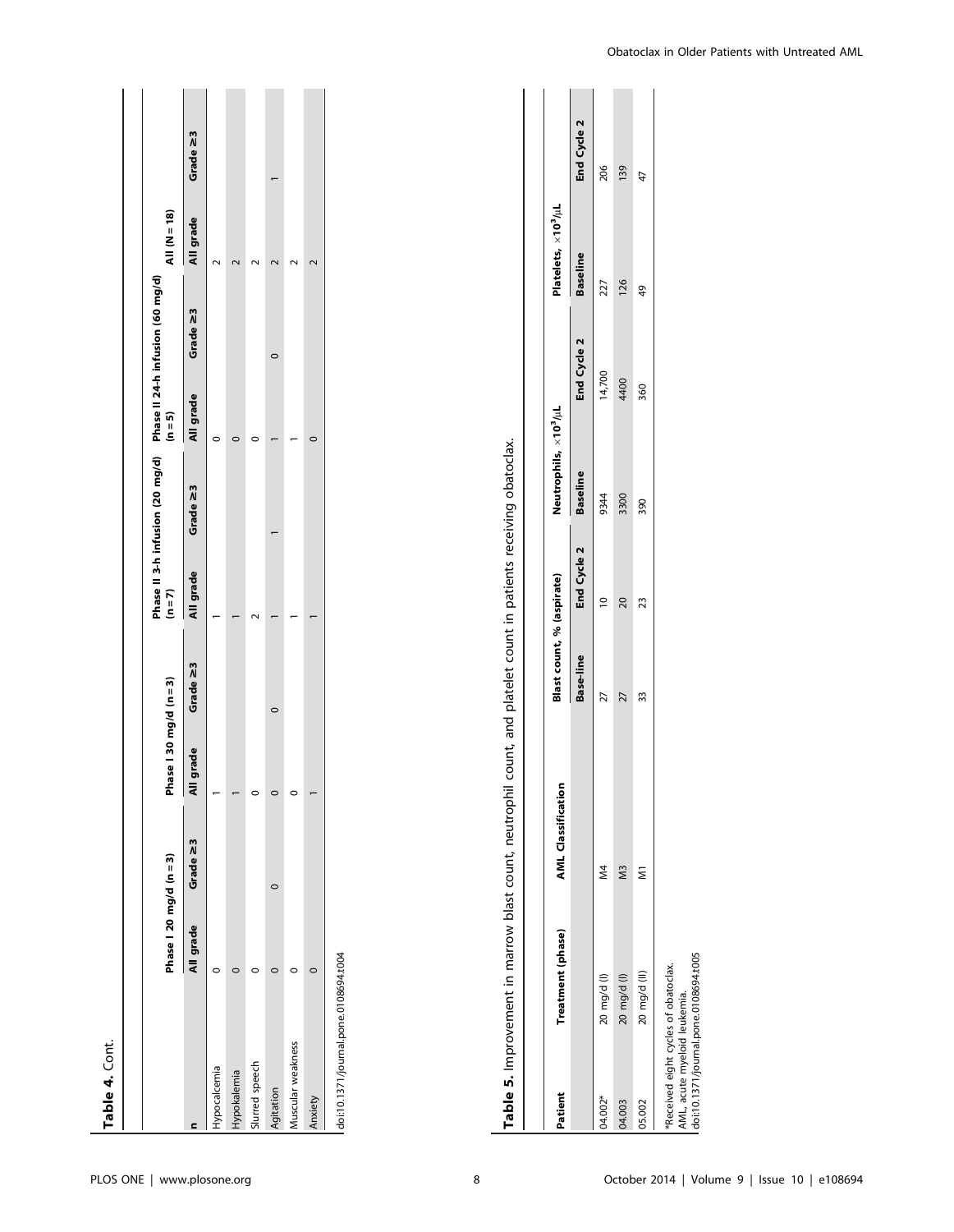single patient who experienced QTc prolongation during the first cycle [14,21]. In another phase I dose escalation study in advanced hematologic malignancies, grade 3 QTc prolongation was observed in 3 patients, but was confounded by the presence of QTc prolongation at baseline [14]. Notably, an imbalance in the ratio of anti-apoptotic to pro-apoptotic Bcl-2 proteins appears causal in the development of cardiovascular disease, including ischemic heart disease [22], so relationship to study drug cannot be excluded.

In the current study, four patients had a clinical response of stable disease and were treated for up to 11 cycles. We did not observe a CR in this study. This contrasts with our previous report of a CR achieved with single-agent obatoclax  $(20 \text{ mg/m}^2)$  over 24 hours) in one older treatment-naive patient with AML with a mixed-lineage leukemia (MLL) t(9;11) translocation [14]. Although such dramatic single-agent activity in previously untreated AML was not confirmed by our data, it is possible that MLLassociated leukemia may be particularly sensitive to Bcl-2 family inhibitors. Preclinical studies have shown that inhibition of MLL expression using siRNA corresponded with reduced Bcl-XL levels and leukemic proliferation that may be mediated by HoxA9 [23,24]. Thus, Bcl-2 proteins may play an important role in the proliferation of MLL-associated leukemia. In addition, a limitation of our study is that pharmacodynamic activity or pharmacokinetic parameters were not assessed. Integrating these evaluations in future clinical trials of obatoclax may provide further insight into the clinical potential of obatoclax as a single agent.

In addition to obatoclax, several other small-molecule BH3 mimetics are under investigation. ABT-737 and ABT-263 (navitoclax), for example, bind three of six Bcl-2 family members with high affinity [25,26]. Navitoclax has been evaluated in phase I trials in lymphoid malignancies [27,28]. However, these inhibitors do not bind Mcl-1 with as high affinity, and their therapeutic potential is constrained by dose-limiting thrombocytopenia associated with potent Bcl-XL inhibition in platelets [29]. Obatoclax was developed as a promiscuous Bcl-2 family inhibitor and also inhibits Mcl-1, which is essential for development and sustained growth of AML [6]. Follow-on analysis of the correlation between anti-apoptotic Bcl-2 proteins and obatoclax response was not conducted in this study, and will be important to include in future phase II evaluations.

It is conceivable, given their mechanism of action, that Bcl-2 family inhibitors might be most active in combination with other

#### References

- 1. Estey E, Dohner H (2006) Acute myeloid leukaemia. Lancet 368: 1894–1907. 2. Siegel R, Naishadham D, Jemal A (2013) Cancer statistics, 2013. CA
- Cancer J Clin 63: 11–30. 3. National Cancer Institute. SEER Stat Fact Sheets: Leukemia. Available: [http://](http://seer.cancer.gov/statfacts/html/leuks.html) [seer.cancer.gov/statfacts/html/leuks.html.](http://seer.cancer.gov/statfacts/html/leuks.html) Accessed: 2014 Apr 17.
- 4. Chipuk JE, Moldoveanu T, Llambi F, Parsons MJ, Green DR (2010) The BCL-2 family reunion. Mol Cell 37: 299–310.
- 5. Cory S, Adams JM (2002) The Bcl2 family: regulators of the cellular life-ordeath switch. Nat Rev Cancer 2: 647–656.
- 6. Glaser SP, Lee EF, Trounson E, Bouillet P, Wei A, et al. (2012) Anti-apoptotic Mcl-1 is essential for the development and sustained growth of acute myeloid leukemia. Genes Dev 26: 120–125.
- 7. Willis SN, Fletcher JI, Kaufmann T, van Delft MF, Chen L, et al. (2007) Apoptosis initiated when BH3 ligands engage multiple Bcl-2 homologs, not Bax or Bak. Science 315: 856–859.
- 8. Nguyen M, Marcellus RC, Roulston A, Watson M, Serfass L, et al. (2007) Small molecule obatoclax (GX15-070) antagonizes MCL-1 and overcomes MCL-1 mediated resistance to apoptosis. Proc Natl Acad Sci U S A 104: 19512–19517.
- 9. Zhai D, Jin C, Satterthwait AC, Reed JC (2006) Comparison of chemical inhibitors of antiapoptotic Bcl-2-family proteins. Cell Death Differ 13: 1419– 1421.
- 10. Konopleva M, Watt J, Contractor R, Tsao T, Harris D, et al. (2008) Mechanisms of antileukemic activity of the novel Bcl-2 homology domain-3 mimetic GX15-070 (obatoclax). Cancer Res 68: 3413–3420.

inducers of cell death. For example, obatoclax induced apoptosis in OCI-AML3 leukemic cells when used in combination with ABT-737 and synergistically induced apoptosis in combination with cytosine arabinoside in leukemic cell lines and in primary AML samples [10]. Preclinical investigations also suggest that obatoclax potentiates the effect of established drugs in AML [30– 32], and several clinical trials of obatoclax combined with conventional chemotherapeutic agents have been completed or are ongoing in a range of solid tumors and hematologic malignancies (e.g., NCT00612612, NCT00521144 at clinicaltrials.gov).

In conclusion, based on the safety profile described in this study, 20 mg/day is the MTD of obatoclax when administered by 3-hour infusion over 3 consecutive days in an older AML population, and it has similar tolerability to a 60 mg/day  $(24 h \times 3 d)$  regimen. Although the current study does not support the efficacy of obatoclax as a single agent in an unselected group of treatmentnaive AML patients, additional studies may reveal activity in select subgroups, particularly in combination with other chemotherapeutics.

## Supporting Information

Protocol S1 Study protocol for open-label phase I/II study of single-agent obatoclax in older patients  $(\geq 70 \text{ yr})$ with untreated acute myeloid leukemia (AML). (PDF)

Checklist S1 CONSORT checklist. (DOC)

## Acknowledgments

ADS is a Leukemia and Lymphoma Society Scholar in Clinical Research. The authors thank Powered 4 Significance LLC for assistance with medical writing in preparing an initial draft of the manuscript and editorial assistance.

## Author Contributions

Conceived and designed the experiments: ADS GB. Performed the experiments: ADS AR THC DC HE DJD MST CG GB. Analyzed the data: ADS AR THC DC GB. Contributed reagents/materials/analysis tools: ADS AR THC DC HE DJD MST GB. Wrote the paper: ADS AR THC HE DJD MST CG.

- 11. Hwang JJ, Kuruvilla J, Mendelson D, Pishvaian MJ, Deeken JF, et al. (2010) Phase I dose finding studies of obatoclax (GX15-070), a small molecule pan-BCL-2 family antagonist, in patients with advanced solid tumors or lymphoma. Clin Cancer Res 16: 4038–4045.
- 12. O'Brien SM, Claxton DF, Crump M, Faderl S, Kipps T, et al. (2009) Phase I study of obatoclax mesylate (GX15-070), a small molecule pan-Bcl-2 family antagonist, in patients with advanced chronic lymphocytic leukemia. Blood 113: 299–305.
- 13. Oki Y, Copeland A, Hagemeister F, Fayad LE, Fanale M, et al. (2012) Experience with obatoclax mesylate (GX15-070), a small molecule pan-Bcl-2 family antagonist in patients with relapsed or refractory classical Hodgkin lymphoma. Blood 119: 2171–2172.
- 14. Schimmer AD, O'Brien S, Kantarjian H, Brandwein J, Cheson BD, et al. (2008) A phase I study of the pan bcl-2 family inhibitor obatoclax mesylate in patients with advanced hematologic malignancies. Clin Cancer Res 14: 8295–8301.
- 15. Parikh SA, Kantarjian H, Schimmer A, Walsh W, Asatiani E, et al. (2010) Phase II study of obatoclax mesylate (GX15-070), a small-molecule BCL-2 family antagonist, for patients with myelofibrosis. Clin Lymphoma Myeloma Leuk 10: 285–289.
- 16. Raza A, Galili N, Borthakur G, Carter TH, Claxton DF, et al. (2009) A safety and schedule seeking trial of Bcl-2 inhibitor obatoclax in previously untreated older patients with acute myeloid leukemia (AML). J Clin Oncol 27: suppl; abstr 3579.